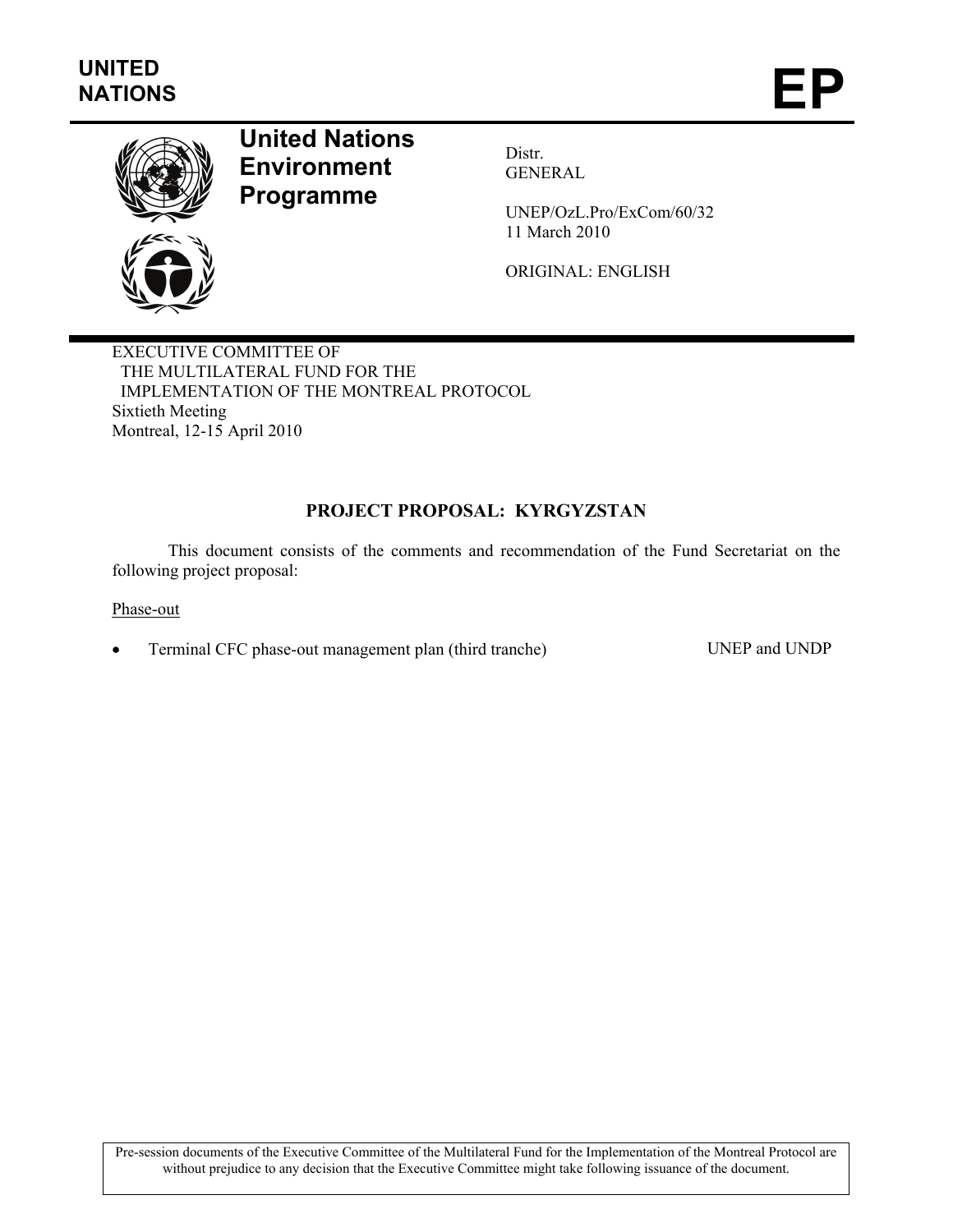#### **PROJECT EVALUATION SHEET – MULTI-YEAR PROJECTS**

#### **Kyrgyzstan**

| UNDP, UNEP<br>CFC phase out plan<br>(II) LATEST ARTICLE 7 DATA (ODP Tonnes)<br>Year: 2008<br>CTC: 0<br>TCA: 0<br>CFC: 5<br>Halons: 0<br>MB: 0<br>(III) LATEST COUNTRY PROGRAMME SECTORAL DATA (ODP Tonnes)<br>Year: 2008<br><b>Tobacco</b><br><b>Total Sector</b><br><b>MDI</b><br><b>Methyl Bromide</b><br>Refrigeration<br><b>Solvent</b><br><b>Process Agent</b><br><b>Lab Use</b><br><b>Foam</b><br>Halon<br><b>Substances</b><br><b>Aerosol</b><br>fluffing<br><b>Consumption</b><br>QPS<br><b>Manufacturing</b><br><b>Servicing</b><br><b>Non QPS</b><br>5.<br>5<br><b>CFC</b><br><b>CTC</b><br>lo.<br>0<br>Halons<br>0.6<br>Methyl Bromide<br>0.6<br>0<br>Others<br><b>TCA</b><br>0<br>(IV) PROJECT DATA<br>2006<br>2007<br>2008<br>2010<br>2009<br>Total<br>CFC<br>10.9<br>0.<br>36.4<br>10.9<br>10.9<br><b>Montreal Protocol Consumption Limits</b><br>CFC<br>7.<br>6.<br>5.<br>3.<br>$\mathbf{0}$ .<br><b>Maximum Allowable Consumption (ODP Tonnes)</b><br>Project Costs<br>63,000.<br>60,000.<br>317,000.<br>194,000.<br><b>UNDP</b><br><b>Support Costs</b><br>14,550.<br>4,725.<br>4,500.<br>23,775.<br>Project Costs (US\$)<br><b>Project Costs</b><br>233,000.<br>142,600.<br>65,100.<br>25,300.<br><b>UNEP</b><br><b>Support Costs</b><br>18,538.<br>8,463.<br>3,289.<br>30,290.<br>Project Costs<br>336,600.<br>128,100.<br>85,300.<br>550,000.<br>Total Funds Approved in Principle (US\$)<br><b>Support Costs</b><br>33,088.<br>13,188.<br>7,789.<br>54,065. | (I) PROJECT TITLE                             |  |  |  |  |                      | <b>AGENCY</b> |          |  |    |          |  |  |          |  |  |
|----------------------------------------------------------------------------------------------------------------------------------------------------------------------------------------------------------------------------------------------------------------------------------------------------------------------------------------------------------------------------------------------------------------------------------------------------------------------------------------------------------------------------------------------------------------------------------------------------------------------------------------------------------------------------------------------------------------------------------------------------------------------------------------------------------------------------------------------------------------------------------------------------------------------------------------------------------------------------------------------------------------------------------------------------------------------------------------------------------------------------------------------------------------------------------------------------------------------------------------------------------------------------------------------------------------------------------------------------------------------------------------------------------------------------------------------------------------------------------|-----------------------------------------------|--|--|--|--|----------------------|---------------|----------|--|----|----------|--|--|----------|--|--|
|                                                                                                                                                                                                                                                                                                                                                                                                                                                                                                                                                                                                                                                                                                                                                                                                                                                                                                                                                                                                                                                                                                                                                                                                                                                                                                                                                                                                                                                                                  |                                               |  |  |  |  |                      |               |          |  |    |          |  |  |          |  |  |
|                                                                                                                                                                                                                                                                                                                                                                                                                                                                                                                                                                                                                                                                                                                                                                                                                                                                                                                                                                                                                                                                                                                                                                                                                                                                                                                                                                                                                                                                                  |                                               |  |  |  |  |                      |               |          |  |    |          |  |  |          |  |  |
|                                                                                                                                                                                                                                                                                                                                                                                                                                                                                                                                                                                                                                                                                                                                                                                                                                                                                                                                                                                                                                                                                                                                                                                                                                                                                                                                                                                                                                                                                  |                                               |  |  |  |  |                      |               |          |  |    |          |  |  |          |  |  |
|                                                                                                                                                                                                                                                                                                                                                                                                                                                                                                                                                                                                                                                                                                                                                                                                                                                                                                                                                                                                                                                                                                                                                                                                                                                                                                                                                                                                                                                                                  |                                               |  |  |  |  |                      |               |          |  |    |          |  |  |          |  |  |
|                                                                                                                                                                                                                                                                                                                                                                                                                                                                                                                                                                                                                                                                                                                                                                                                                                                                                                                                                                                                                                                                                                                                                                                                                                                                                                                                                                                                                                                                                  |                                               |  |  |  |  |                      |               |          |  |    |          |  |  |          |  |  |
|                                                                                                                                                                                                                                                                                                                                                                                                                                                                                                                                                                                                                                                                                                                                                                                                                                                                                                                                                                                                                                                                                                                                                                                                                                                                                                                                                                                                                                                                                  |                                               |  |  |  |  |                      |               |          |  |    |          |  |  |          |  |  |
|                                                                                                                                                                                                                                                                                                                                                                                                                                                                                                                                                                                                                                                                                                                                                                                                                                                                                                                                                                                                                                                                                                                                                                                                                                                                                                                                                                                                                                                                                  |                                               |  |  |  |  |                      |               |          |  |    |          |  |  |          |  |  |
|                                                                                                                                                                                                                                                                                                                                                                                                                                                                                                                                                                                                                                                                                                                                                                                                                                                                                                                                                                                                                                                                                                                                                                                                                                                                                                                                                                                                                                                                                  |                                               |  |  |  |  |                      |               |          |  |    |          |  |  |          |  |  |
|                                                                                                                                                                                                                                                                                                                                                                                                                                                                                                                                                                                                                                                                                                                                                                                                                                                                                                                                                                                                                                                                                                                                                                                                                                                                                                                                                                                                                                                                                  |                                               |  |  |  |  |                      |               |          |  |    |          |  |  |          |  |  |
|                                                                                                                                                                                                                                                                                                                                                                                                                                                                                                                                                                                                                                                                                                                                                                                                                                                                                                                                                                                                                                                                                                                                                                                                                                                                                                                                                                                                                                                                                  |                                               |  |  |  |  |                      |               |          |  |    |          |  |  |          |  |  |
|                                                                                                                                                                                                                                                                                                                                                                                                                                                                                                                                                                                                                                                                                                                                                                                                                                                                                                                                                                                                                                                                                                                                                                                                                                                                                                                                                                                                                                                                                  |                                               |  |  |  |  |                      |               |          |  |    |          |  |  |          |  |  |
|                                                                                                                                                                                                                                                                                                                                                                                                                                                                                                                                                                                                                                                                                                                                                                                                                                                                                                                                                                                                                                                                                                                                                                                                                                                                                                                                                                                                                                                                                  |                                               |  |  |  |  |                      |               |          |  |    |          |  |  |          |  |  |
|                                                                                                                                                                                                                                                                                                                                                                                                                                                                                                                                                                                                                                                                                                                                                                                                                                                                                                                                                                                                                                                                                                                                                                                                                                                                                                                                                                                                                                                                                  |                                               |  |  |  |  |                      |               |          |  |    |          |  |  |          |  |  |
|                                                                                                                                                                                                                                                                                                                                                                                                                                                                                                                                                                                                                                                                                                                                                                                                                                                                                                                                                                                                                                                                                                                                                                                                                                                                                                                                                                                                                                                                                  |                                               |  |  |  |  |                      |               |          |  |    |          |  |  |          |  |  |
|                                                                                                                                                                                                                                                                                                                                                                                                                                                                                                                                                                                                                                                                                                                                                                                                                                                                                                                                                                                                                                                                                                                                                                                                                                                                                                                                                                                                                                                                                  |                                               |  |  |  |  |                      |               |          |  |    |          |  |  |          |  |  |
|                                                                                                                                                                                                                                                                                                                                                                                                                                                                                                                                                                                                                                                                                                                                                                                                                                                                                                                                                                                                                                                                                                                                                                                                                                                                                                                                                                                                                                                                                  |                                               |  |  |  |  |                      |               |          |  |    |          |  |  |          |  |  |
|                                                                                                                                                                                                                                                                                                                                                                                                                                                                                                                                                                                                                                                                                                                                                                                                                                                                                                                                                                                                                                                                                                                                                                                                                                                                                                                                                                                                                                                                                  |                                               |  |  |  |  |                      |               |          |  |    |          |  |  |          |  |  |
|                                                                                                                                                                                                                                                                                                                                                                                                                                                                                                                                                                                                                                                                                                                                                                                                                                                                                                                                                                                                                                                                                                                                                                                                                                                                                                                                                                                                                                                                                  |                                               |  |  |  |  |                      |               |          |  |    |          |  |  |          |  |  |
|                                                                                                                                                                                                                                                                                                                                                                                                                                                                                                                                                                                                                                                                                                                                                                                                                                                                                                                                                                                                                                                                                                                                                                                                                                                                                                                                                                                                                                                                                  |                                               |  |  |  |  |                      |               |          |  |    |          |  |  |          |  |  |
|                                                                                                                                                                                                                                                                                                                                                                                                                                                                                                                                                                                                                                                                                                                                                                                                                                                                                                                                                                                                                                                                                                                                                                                                                                                                                                                                                                                                                                                                                  |                                               |  |  |  |  |                      |               |          |  |    |          |  |  |          |  |  |
|                                                                                                                                                                                                                                                                                                                                                                                                                                                                                                                                                                                                                                                                                                                                                                                                                                                                                                                                                                                                                                                                                                                                                                                                                                                                                                                                                                                                                                                                                  |                                               |  |  |  |  |                      |               |          |  |    |          |  |  |          |  |  |
|                                                                                                                                                                                                                                                                                                                                                                                                                                                                                                                                                                                                                                                                                                                                                                                                                                                                                                                                                                                                                                                                                                                                                                                                                                                                                                                                                                                                                                                                                  |                                               |  |  |  |  |                      |               |          |  |    |          |  |  |          |  |  |
|                                                                                                                                                                                                                                                                                                                                                                                                                                                                                                                                                                                                                                                                                                                                                                                                                                                                                                                                                                                                                                                                                                                                                                                                                                                                                                                                                                                                                                                                                  |                                               |  |  |  |  |                      |               |          |  |    |          |  |  |          |  |  |
|                                                                                                                                                                                                                                                                                                                                                                                                                                                                                                                                                                                                                                                                                                                                                                                                                                                                                                                                                                                                                                                                                                                                                                                                                                                                                                                                                                                                                                                                                  | Total Funds Released by the ExCom (US\$)      |  |  |  |  | <b>Project Costs</b> |               | 336,600. |  | 0. | 128,100. |  |  | 464,700. |  |  |
| 0.<br>46,276.<br><b>Support Costs</b><br>33,088.<br>13,188.                                                                                                                                                                                                                                                                                                                                                                                                                                                                                                                                                                                                                                                                                                                                                                                                                                                                                                                                                                                                                                                                                                                                                                                                                                                                                                                                                                                                                      |                                               |  |  |  |  |                      |               |          |  |    |          |  |  |          |  |  |
| <b>Project Costs</b><br>85,300.<br>85,300.                                                                                                                                                                                                                                                                                                                                                                                                                                                                                                                                                                                                                                                                                                                                                                                                                                                                                                                                                                                                                                                                                                                                                                                                                                                                                                                                                                                                                                       | Total Funds Requested for Current Year (US\$) |  |  |  |  |                      |               |          |  |    |          |  |  |          |  |  |
| <b>Support Costs</b><br>7,789.<br>7,789.                                                                                                                                                                                                                                                                                                                                                                                                                                                                                                                                                                                                                                                                                                                                                                                                                                                                                                                                                                                                                                                                                                                                                                                                                                                                                                                                                                                                                                         |                                               |  |  |  |  |                      |               |          |  |    |          |  |  |          |  |  |
| (V) SECRETARIAT'S RECOMMENDATION:<br>For blanket approval                                                                                                                                                                                                                                                                                                                                                                                                                                                                                                                                                                                                                                                                                                                                                                                                                                                                                                                                                                                                                                                                                                                                                                                                                                                                                                                                                                                                                        |                                               |  |  |  |  |                      |               |          |  |    |          |  |  |          |  |  |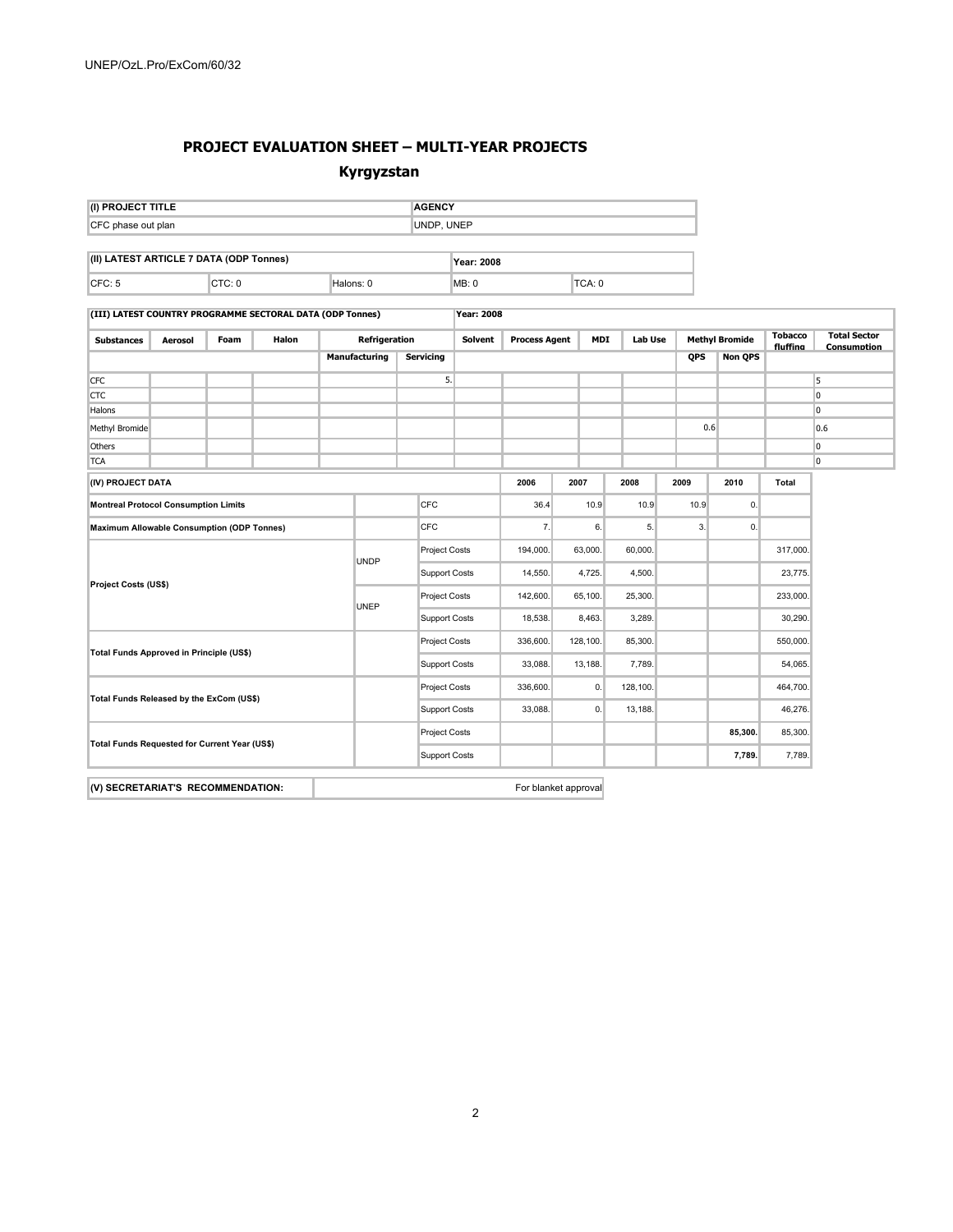# **PROJECT DESCRIPTION**

1. On behalf of the Government of Kyrgyzstan, UNEP, as the lead implementing agency, has submitted to the  $60<sup>th</sup>$  Meeting of the Executive Committee a request for funding for the third and final tranche of the terminal CFC phase-out management plan (TPMP) at a total cost of US \$25,300 plus agency support costs of US \$3,289 for UNEP, and US \$60,000 plus agency support costs of US \$4,500 for UNDP. The submission also includes a progress report on the implementation of the TPMP during 2009, an audit report for the 2008 and 2009 periods, and the implementation programme for 2010.

# **Background**

2. The TPMP for Kyrgyzstan was approved by the Executive Committee at its  $50<sup>th</sup>$  Meeting, to completely phase out CFC consumption in the country by 1 January 2010. Total funding of US \$550,000 plus agency support costs of US \$54,065 was approved in principle by the Executive Committee. At the same meeting, the Executive Committee approved US \$142,600 plus agency support costs of US \$18,538 for UNEP, and US \$194,000 plus agency support costs of US \$14,550 for UNDP, for the implementation of the first tranche of the TPMP. At its  $55<sup>th</sup>$  Meeting, the Executive Committee approved the second tranche at a total cost of US \$65,100 plus agency support costs of US \$8,463 for UNEP and US \$63,000 plus agency support costs of US \$4,725 for UNDP.

Progress report on the implementation of the second tranche of the TPMP

3. Following the approval of the second tranche of the TPMP, the ODS legislation was revised and an electronic licensing system was developed and implemented; a total of 236 customs officers have been trained and ODS identification kits have been provided; training programmes for 520 refrigeration technicians and 120 MAC technicians have been completed; and equipment for training purposes was distributed. Workshops on the use of non-CFC refrigerants including hydrocarbon-based refrigerants were conducted with the participation of over 250 technicians. The incentive programme for conversion of CFC-based systems is under current implementation. In regard to the refrigerant recovery/recycling scheme, it is reported that, 2.7 ODP tonnes of CFC-12 were recovered and 0.8 ODP tonnes were recycled in 2009. Several workshops on the transition from CFC-based metered dose inhalers (MDIs) to alternatives were conducted with the participation of several stakeholders.

4. The audit report stated that, according to cross-checked information, the total CFC consumption in Kyrgyzstan was 4.9 tonnes in 2008 and 2.7 tonnes in 2009.

5. As of December 2009, of the US \$464,700 approved so far, US \$448,652 had been disbursed or committed. The balance of US \$16,048 will be disbursed during 2010.

# Plan of action for the third tranche of the TPMP

6. The Government of Kyrgyzstan commits to implementing the following activities under the third work programme of the TPMP: provide training for an additional 40 customs officers; continue to improve controls on ODS and better enforcement of ODS legislation; support the national refrigeration association; and provide technical assistance for CFC phase-out in the MAC and refrigeration servicing sectors through recovery and recycling, better service practices and a diagnosis of breakdowns. The programme to introduce non-CFC refrigerants in the country will also continue and monitoring of the activities included in the TPMP.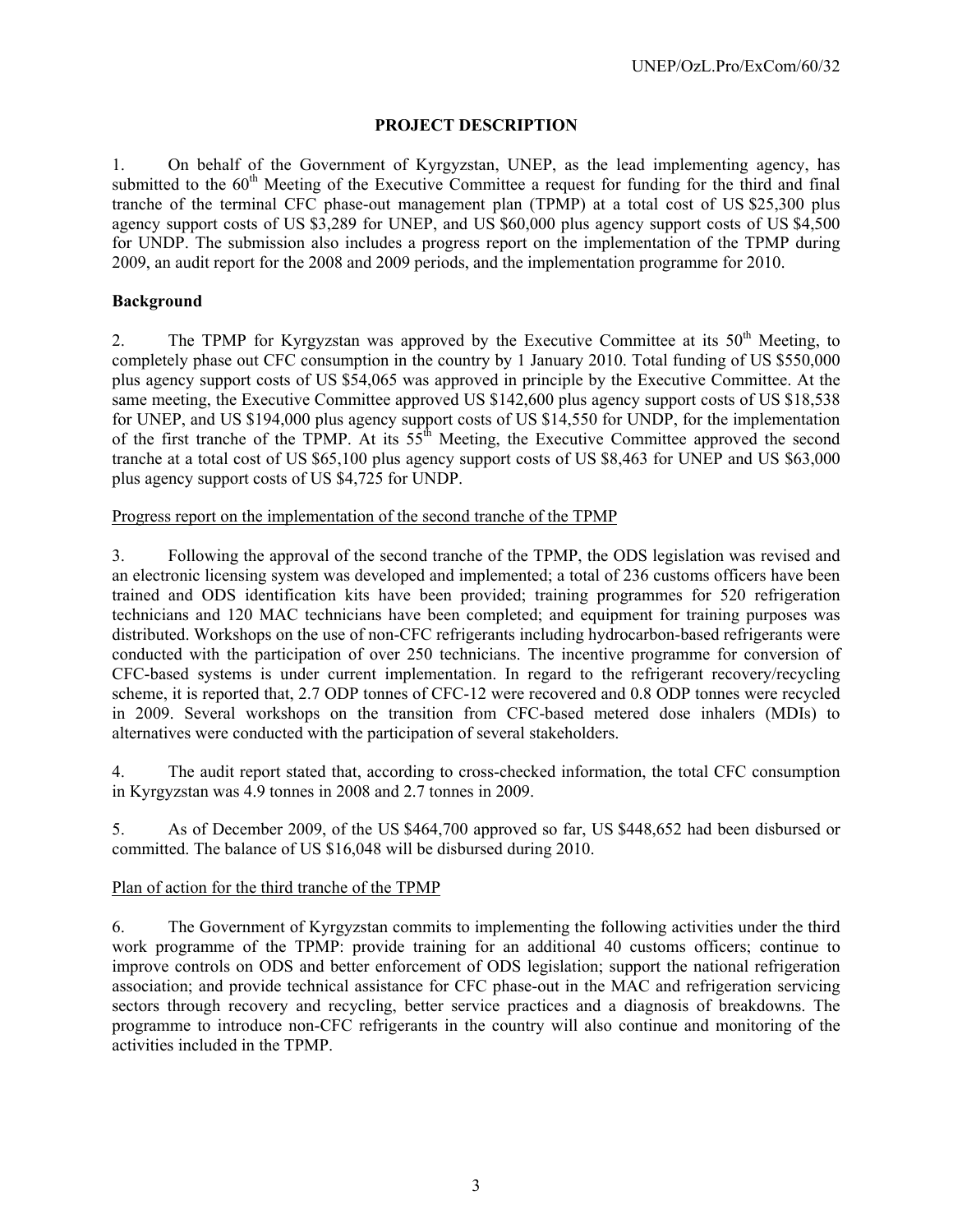# **SECRETARIAT'S COMMENTS AND RECOMMENDATION**

#### **COMMENTS**

7. The 2008 CFC consumption reported by the Government of Kyrgyzstan under Article 7 of the Montreal Protocol of 5.0 ODP tonnes was already 6.0 ODP tonnes below that of 10.9 ODP tonnes allowed for that year. CFC consumption in 2009 has been estimated at 2.7 ODP tonnes. In December 2009, the Government of Kyrgyzstan issued an official communication banning imports of CFCs and CFC-based equipment as of 1 January 2010.With regard to ODS legislation, UNEP indicated that in 2008 HCFCs were included into the licensing system. However, quotas for HCFC have not yet been **introduced** 

8. Currently, CFC-12 is the second cheapest refrigerant (after HCFC-22) available in Kyrgyzstan. Therefore, introduction of non-CFC refrigerants is not a viable and sustainable option because, as stated in the audit report, only relatively high prices of CFC-12 would start motivating end-users to switch over to non-CFC alternatives. Under these circumstances, an explanation was sought for the major reduction in CFC consumption. UNEP indicated that reductions had been achieved through enforcement of the licensing system, in which the training of customs officers had been instrumental. The incentive programme for end-users, the recovery and recycling network and the training of refrigeration technicians had also helped to decrease the demand for CFC-12. However, illegal trade in non-refillable CFC cylinders had affected the availability and cost of CFCs on the local market. The Ozone Unit is addressing this issue with neighbouring countries. At the moment, the CFC-12 stockpile amounts to 5.9 ODP tonnes and between 0.5 to 0.8 ODP tonnes of CFC-12 are being recovered. It is expected that the stockpiled CFC will be used up to 2015, at which point demand is anticipated to be zero.

9. Upon a request for additional information on the recovery and recycling programme, UNEP reported that three recovery/recycling centres had been established in the country. Although the machines could handle HCFC-22 with some adjustments, this refrigerant is not currently recovered, as the price of virgin HCFCs is very low. Furthermore, technicians are not willing to spend the time and money required to adapt the machines.

10. The Secretariat reviewed the activities proposed in the final tranche of the TPMP in the light of the current situation of the refrigeration servicing sector in the country, where no more consumption of CFC is allowed. It also took into account the activities implemented so far, including training programmes for customs officers and refrigeration technicians; assistance provided to develop, review and update ODS regulations; the recovery and recycling scheme in operation; and the funding approved at the  $55<sup>th</sup>$ ,  $57<sup>th</sup>$  and  $58<sup>th</sup>$  meetings for the preparation of the HPMP. Based on the above observations, the Secretariat suggested that UNEP and UNDP examine the merits of focusing the final tranche of the TPMP on specific activities that will sustain zero consumption of CFCs and facilitate the phase-out of HCFCs. UNEP reported that the activities proposed in the last tranche of the TPMP are essential for phasing out CFC consumption and for maintaining zero consumption after 2010.

#### **RECOMMENDATION**

- 11. The Fund Secretariat recommends that the Executive Committee:
	- (a) Takes note of the progress report on the implementation of the second tranche of the terminal phase-out management plan (TPMP) in Kyrgyzstan;
	- (b) Approves the 2010 annual implementation programme associated with the third tranche; and
	- (c) Requests the Government of Kyrgyzstan, with the assistance of UNEP and UNDP, to